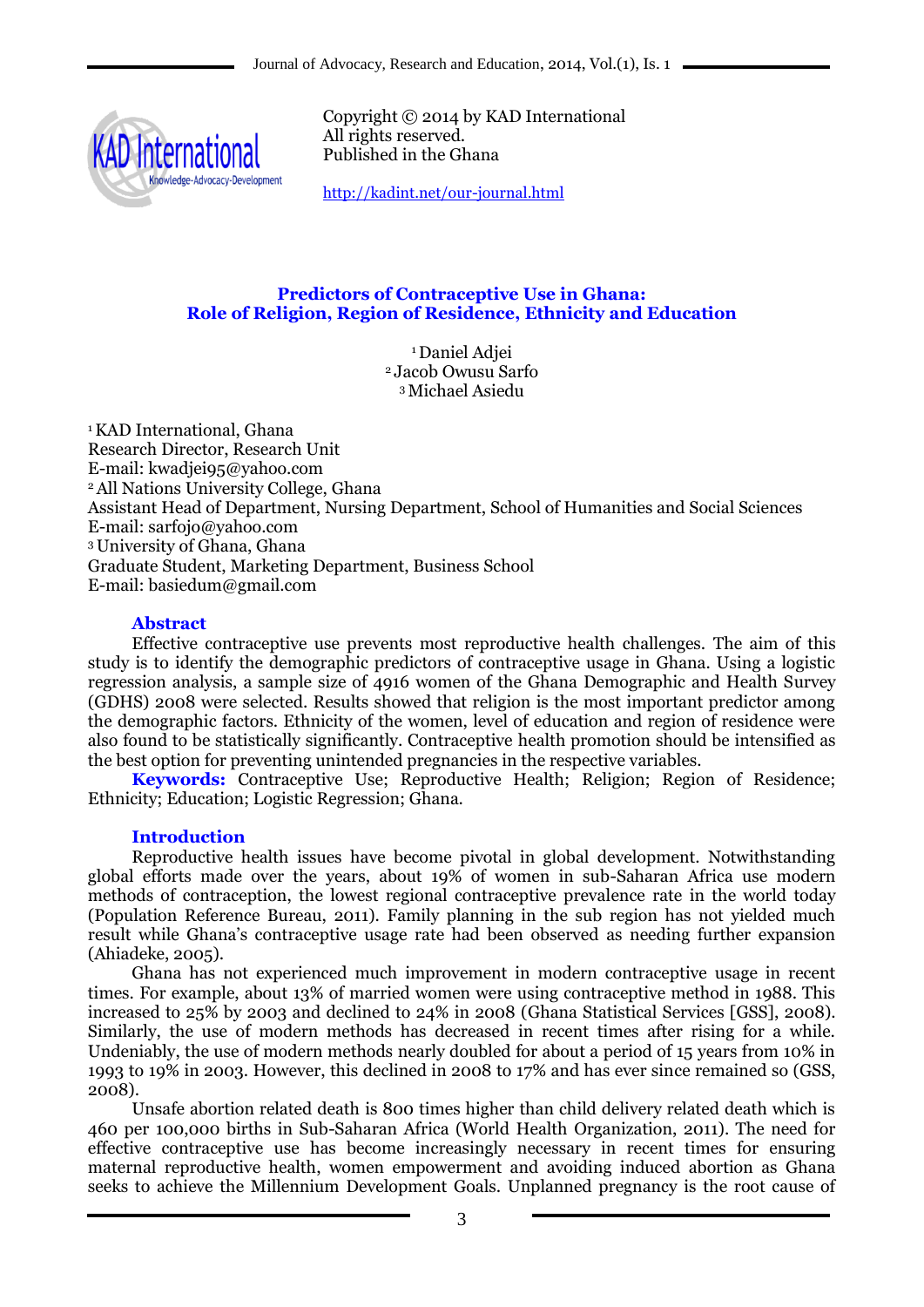abortion. It is estimated that more than 4 million unsafe abortions are performed in Africa each year (Brookman-Amissah, & Mayo, 2004).

The need to boost the rate of contraceptive coverage as a way of enhancing reproductive health is much needed as 2015 approaches. This calls for an active study to identify key predictors to enhance policy and other social reforms. As observed in previous studies, some significant demographic characteristics associated with contraceptive use include education (Adjei, Sarfo, Asiedu, & Sarfo, 2014; Kasarda, Billy, & West, 1986; MacPhail, Pettifor, Pascoe, & Rees, 2007; Robey, Rutstein, Morris, & Blackburn, 1992), marital status (Adjei et al., 2014; Finer, & Henshaw, 2006), work status (Adjei et al., 2014; Tawiah, 1997), ethnicity/descent (Adjei et al., 2014; Buor, 1994; Caldwell & Caldwell, 1987) and religion (Adjei et al., 2014; Coale, 1986).

### **Ghana's Contraceptive Use and Millennium Development Goals Achievement**

The desire to limit birth has increased from 23% in 1988 to 35% in 2008, 19% of married women want to give birth now. About 36% of currently married women would like to wait for 2 or more years for the next birth, and another 36% do not want to have another child or are sterilized (GSS, 2008). Again, it is not surprising to know that more than 37% of pregnancies in Ghana are either mistimed or unwanted (GSS, 2008). It may be right to attribute this situation to the low prevalence rate of contraceptive use in recent times. The simple conclusion one can draw from this is that women who are not using any method of contraception yet want to delay or limit the next birth and at the same time want to have sex are at a higher risk of having unintended or unwanted pregnancy. It is more likely that such women would not be able to achieve their reproductive health goals.

The need for effective contraceptive use has become increasingly necessary in recent times for ensuring maternal reproductive health and women empowerment as Ghana seeks to achieve the Millennium Development Goals. Countries with known cases of "population pressure" have been defined to have issues with development. These countries are not able to meet the high demand for socio-economic needs (Singh et al., 2004). There are some doubts that if the prevalence rate of contraceptive use remains unchanged, Ghana will be far from achieving the millennium development goals due to the increasing number of people in need of health and education, among other public goods. This effect will also create an impediment towards the realization of the reduction of child mortality, improvement of maternal health, achievement of universal primary education, environmental sustainability and combating HIV/AIDS, malaria and other diseases as part of the Millennium Development Goals [MDGs] (Cleland et al., 2006; Health Policy Initiative, 2007).

Interestingly, it has been concluded that widespread use of contraception does not only contribute to permanent decline in abortion rates but has also been found to be a major source of maternal and child health. It is the surest way of reducing unintended pregnancies. It is estimated that 90% of abortion related, 20% of pregnancy-related morbidity and mortality, and 32% of maternal deaths could be prevented by the use of contraception (Cleland et al., 2006). Contraceptive use should be recognized as an effective tool in meeting the millennium development goals at this critical moment. A study in Kenya by Moreland and Talbird (2006) shows a greater influence of family planning on the achievement of the MDG. Regardless of the unmet needs, the investigation showed that family planning needs in Kenya could prevent 14,040 maternal deaths and 434,306 child deaths by the MDG target date of 2015.

In view of these, this study aims at designing a demographic model for developing social marketing programmes for the promotion of contraceptive usage among women in developing countries who share similar socio-economic settings like Ghana.

### **Method**

The data for this paper was derived from the 2008 Ghana demographic and health survey conducted by the Ghana Statistical Service as part of the world-wide Demographic and Health Survey programme of the Institute for Resource Development/Macro Systems. The 2008 GDHS survey was designed to allow for reliable estimation of key demographic and health indicators such as fertility, contraceptive prevalence and other demographic factors. The 2008 GDHS collected key information from all 4916 women age 15-49 in Ghana.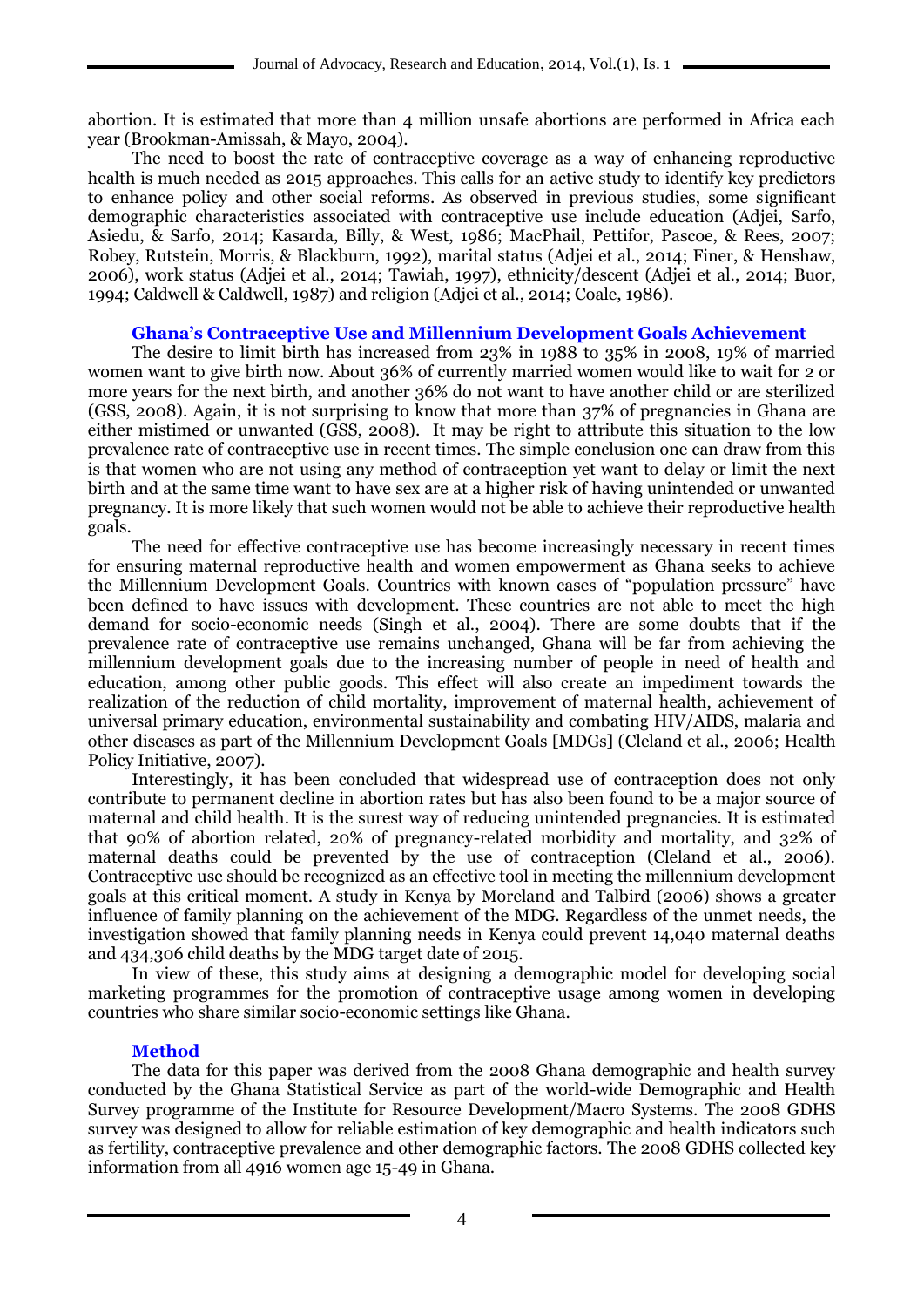Administratively, Ghana is divided into 10 regions. Each administrative region is subdivided into districts and each district is divided into localities. During the 2000 Population Census, each locality was subdivided into convenient areas called census enumeration areas (EAs). The list of EAs includes census information on households and population information, all grouped by administrative unit. The 2000 Population Census was used as the sampling frame for the 2008 GDHS, and the stratification process for the 2008 GDHS sample used the census administrative subdivisions for data gathering.

Analysis is based on information on current contraceptive use provided by 4916 women. The independent variables selection procedure for the binary logistic regression was "enter" method. This procedure was selected because it yielded stronger significant levels for the independent variables. Indicator variable coding was used to select reference categories for independent variables. The coefficient for each of the remainder categories of an independent variable represented the effect of each category compared to a reference category. For example, No religion was chosen as the reference category for the independent variable for "Religion".

### **Data Analysis**

Analysis was generally based on binary logistic regression. The independent variable selection procedure was "enter" method. Indicator variable coding was used to select reference categories for independent variables. The coefficient for each of the remainder categories of an independent variable represented the effect of each category compared to a reference category. Only one model was used for this paper. In the model all variables including the control variables (selected socio-demographic characteristics) were included in the equation. The overall correct prediction of the model was 73%. The unit of analysis was pregnant women for the last five years (women who have had life births for the last five years).

### **Results**

The table below shows a binary regression analysis of some socio-demographic variables as they predict current contraceptive usage. Interestingly, all the categories under religion in the Table 1 were all statistically significant with Catholics (*P*= 0.001) being more than 60 times as likely as women of 'No religion' to use contraception. This was followed by Muslim (*P= 0.004*) and then Other Christians (*P= 0.004*) who were both more than 30 times as likely as the reference category to use contraceptive method. It was observed that all the other categories such as Pentecostal (*P*= 0.004), Protestant (*P*= 0.007), Traditional/Spiritual (*P=* 0.009) and Other (*P*= 0.036) were strong predictors of current contraceptive use which were about 10 times as likely as ‗no religion' to use contraceptive method.

The table also shows the significant effect of women's ethnic background as an important variable to contraceptive usage. It was observed that among the various categories of ethnic groups in Ghana, Grussi (*P*= 0.041) was the only ethnic group which was statistically significant. People of that ethnic group were two times as likely as people of no ethnic group to use current contraceptive method. Surprisingly other ethnic groups have no significant effect on current contraceptive use.

Education has been identified by many researchers to have a strong significant relationship with current contraceptive usage (GSS, 2008). It is therefore not surprising to see that women with primary education were about twice as likely as the reference category to respond to contraceptive usage. It was observed that primary education (*P*= 0.029) was the only category with statistically significant relationship with contraceptive use.

Surprisingly, at the regional level Upper East and Upper West were the only regions that were statistically significant with current contraceptive use. The Table shows that while women in Upper West region were more than 20 times as likely as women in Western Region (RC) to use current contraceptive use women in Upper East Region were only about 7 times as likely as the reference category to use contraceptive.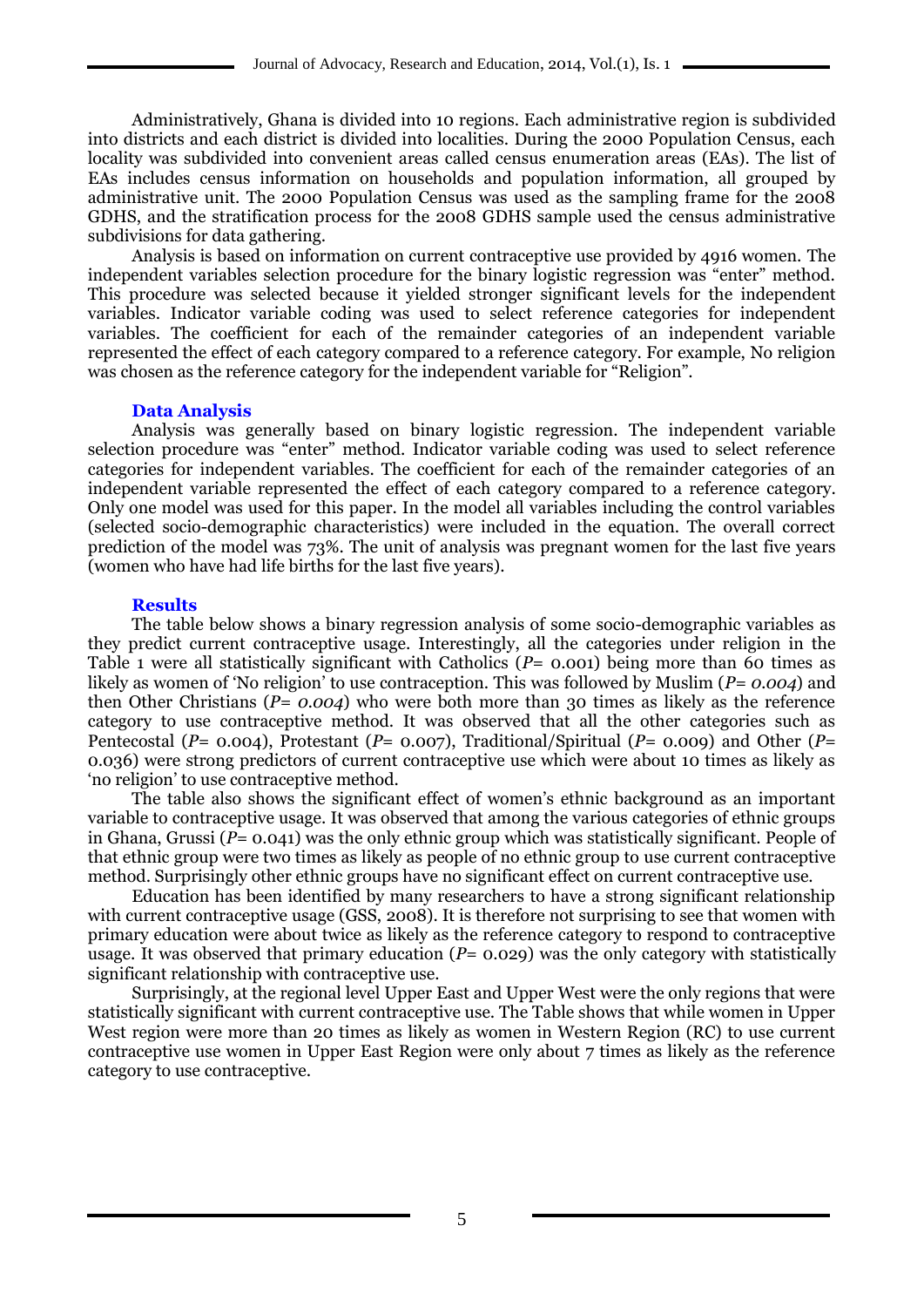| <b>VARIABLES</b> |                       | B        | S.E     | <b>SIG</b> | EXP(B)     |
|------------------|-----------------------|----------|---------|------------|------------|
| Religion         | No religion (RC)      | 0.000    |         |            | 1.000      |
|                  | Catholic              | 4.154    | 1.298   | $0.001*$   | 63.708     |
|                  | Protestant            | 3.288    | 1.214   | $0.007*$   | 26.796     |
|                  | Pentecostal           | 3.477    | 1.212   | $0.004*$   | 32.372     |
|                  | Other Christian       | 3.440    | 1.208   | $0.004*$   | 31.180     |
|                  | Moslem                | 3.502    | 1.218   | $0.004*$   | 33.167     |
|                  | Traditional/Spiritual | 3.167    | 1.219   | $0.009*$   | 23.736     |
|                  | Other                 | 2.582    | 1.234   | $0.036*$   | 13.227     |
| Ethnicity        | Akan (RC)             | 0.000    |         |            | 1.000      |
|                  | Ga/Dangme             | 0.011    | 0.335   | 0.973      | 1.011      |
|                  | Ewe                   | $-0.193$ | 0.373   | 0.604      | 0.824      |
|                  | Guan                  | $-0.216$ | 0.369   | 0.559      | 0.806      |
|                  | Mole-Dagbani          | $-0.178$ | 0.492   | 0.718      | 0.837      |
|                  | Grussi                | 0.881    | 0.431   | $0.041*$   | 2.412      |
|                  | Gruma                 | 1.521    | 0.801   | 0.057      | 4.576      |
|                  | Mande                 | 0.729    | 0.636   | 0.251      | 2.073      |
|                  | Other                 | 15.287   | 1246.96 | 0.990      | 4356549.80 |
| <b>Education</b> | No Education          | 0.000    |         |            | 1.000      |
| (RC)             |                       | 0.759    | 0.348   | $0.029*$   | 2.135      |
|                  | Primary               | 0.020    | 0.297   | 0.947      | 1.020      |
|                  | Middle/JHS            | 0.089    | 0.269   | 0.740      | 1.093      |
|                  | Secondary/JHS         | 0.127    | 0.142   | 0.373      | 1.135      |
|                  | Higher                |          |         |            |            |
| <b>Region</b>    | Western (RC)          | 0.000    |         |            | 1.000      |
|                  | Central               | 0.721    | 0.647   | 0.265      | 2.057      |
|                  | <b>Greater Accra</b>  | 0.448    | 0.642   | 0.486      | 1.565      |
|                  | Volta                 | $-0.245$ | 0.620   | 0.692      | 0.782      |
|                  | Eastern               | 0.443    | 0.652   | 0.497      | 1.557      |
|                  | Ashanti               | 0.424    | 0.633   | 0.503      | 1.528      |
|                  | <b>Brong Ahafo</b>    | $-0.255$ | 0.612   | 0.677      | 0.775      |
|                  | Northern              | 0.147    | 0.630   | 0.816      | 1.158      |
|                  | <b>Upper East</b>     | 2.021    | 0.795   | $0.011*$   | 7.543      |
|                  | <b>Upper West</b>     | 3.021    | 1.414   | $0.033*$   | 20.517     |

# **Table 1: Binary Logistics Regression Background Characteristics and Contraceptive Usage**

*Source: Computed from DHS 2008 dataset, Nagelkerke r Square=0.670 or 67.0%, RC = reference category, P < 0.05, Constant: -31.912, \* = significance*

## **Discussion**

It is not surprising to see that all the other categories of religion were statistically significant to current contraceptive use. For example studies of the European fertility transition have revealed the importance of religious values on contraceptive use and the fertility transition (Coale, 1986; Lesthaeghe, 1980). In reviewing the results of the European Fertility Project, for instance, Coale (1986) argued that the church played an important role in influencing the speed and timing of the fertility transition in Europe. He argues that the moral acceptance of birth control was one of the necessary conditions for a major decline in marital fertility. Again, Caldwell & Caldwell (1987) have emphasized the importance of heritage and descent in indigenous African Religion on low contraceptive use among African societies. They argue that among the Traditional African religion, ancestors are honoured and their spirits appeased through the bearing of children as descendants. It was observed that within African Traditional Religion, high fertility is morally good and brings divine approval. Traditional African Religion tends to identify large family size with virtue (Caldwell, & Caldwell, 1987). Addai (1999) argued that the faith provides members support with upward wealth flow from younger to older generation.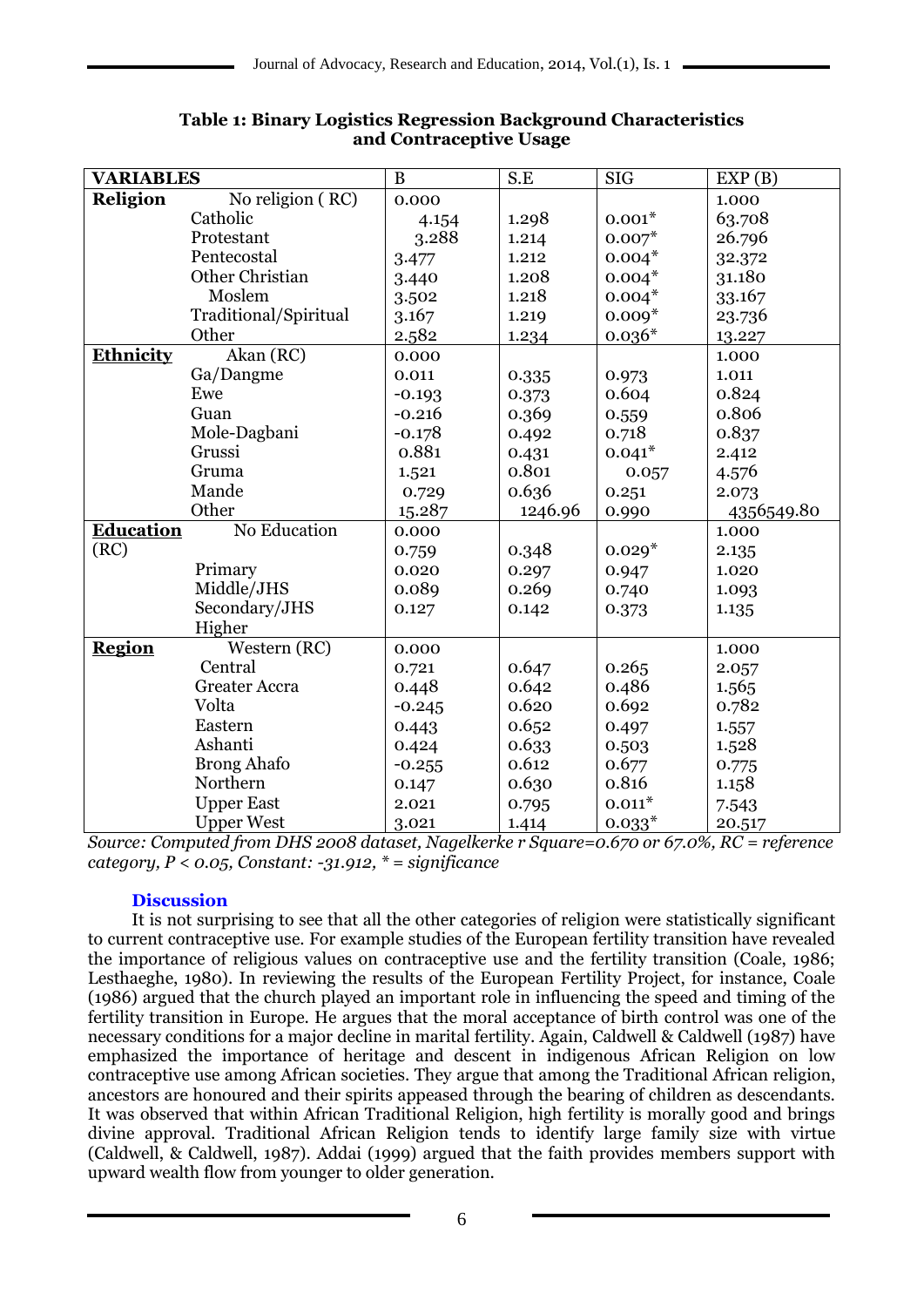Traditional religious women might have got enough reasons and better understanding of contraceptive use compared to other religious groups in recent times. They might have been greatly convinced about the necessity of contraceptive use to their reproductive health than any other religious body. It is quite intriguing, since traditional religion was not so much receptive to contraceptive use (Lesthaeghe, 1989). However, their perception might have changed overtime. It is generally known that certain beliefs and practices which enforce pronatalist attitudes such as ―bragro‖ (a practice within the Akan traditional group to initiate the young woman into marriage) have changed overtime to be more receptive towards contraceptive use in recent times. As observed from the data analysis, it is quite surprising to find a high predicted value of Catholic women to use a contraceptive method. Previous studies have shown that the Catholic faith has a strict stand on artificial methods however flexible on natural methods (Coale, 1986; Blake, 1984; Fagley, 1967). This stand generally ties women of this faith to the use of natural methods (Lesthaeghe, 1989). However, in recent times, things might have changed. The current modern trends of education across various media might be able to explain some of this increasing need to limit births and high dependency burden in Ghana. The results indicate that women affiliated to the Muslim faith were also more likely to use contraceptive method compared to women of no religion. This is also interesting because the faith seems to admonish its followers to procreate and abound in number (Chamie, 1981; Caldwell, 1968; Fagley, 1967; Kirk, 1967). However, the Muslim faith does not prohibit family planning; in fact many Islamic scholars approve of family planning especially where the well-being of the family may be compromised (Kirk, 1967).

Among the ethnic groups, Grussi ethnic group is shown to have low predicted contraceptive usage. Grussi ethnic group is predominantly found in the northern part of Ghana where contraceptive usage rate has been low for some time now (GSS, 2008). Cultural reasons could be a plausible explanation to how women of that ethnic group respond to contraceptive usage. For example, if the values of the cultural practices are positively associated with high birth, women are not likely to use contraceptive methods compared to those who do not cherish large families. It is not surprising to find that the Mole-Dagbani ethnic groups are not so much receptive to contraceptive use. They are mostly found in the Northern part of the country where Islamic religion is predominantly the main religion. Since the religion generally accepts large families, women within that religion are not likely to use contraceptive methods compared to those living in the southern part of the country because of the faith's position on procreation (Chamie, 1981; Caldwell, 1968). This finding is consistent to the 2008 Ghana Demographic and health Survey report. Northern region where Mole-Dadganis mostly live was found to have the lowest contraceptive prevalence rate (GSS, 2008).

The findings also show education as an important variable for contraceptive usage. The finding is in agreement with other findings. Tawiah (1997) argued that certain educational threshold is needed to trigger appreciable use of contraceptive. According to the study, female education does not only improve women status but also important for achieving their reproductive health needs. Thus, women who had higher education were three times likely to be contraceptive users compared to their counterparts who have no education. Similarly, according to the 2008 Ghana Demographic and Health Survey report, women who have secondary education were found to be more than twice as likely to use contraceptive method as women with no education (GSS, 2008).

The study revealed low likelihood of Upper West and Upper East to respond to current contraceptive usage. Cultural factors could be accounted for this reason since both regions seems to hold similar cultural values. Research confirms the similarities of fertility preference that exist between similar cultural values with reference to birth control. It has been affirmed by research that, different cultural settings change fertility behaviour with respect to birth control and the decision surrounding contraceptive usage (Das, & Deka, 1982).

#### **Acknowledgement**

The authors acknowledge all staff of the Ghana Statistical Services and all participants who took part in this national survey.

### **Conflict of interest statement**

The authors declare that they do not have any conflict of interest.